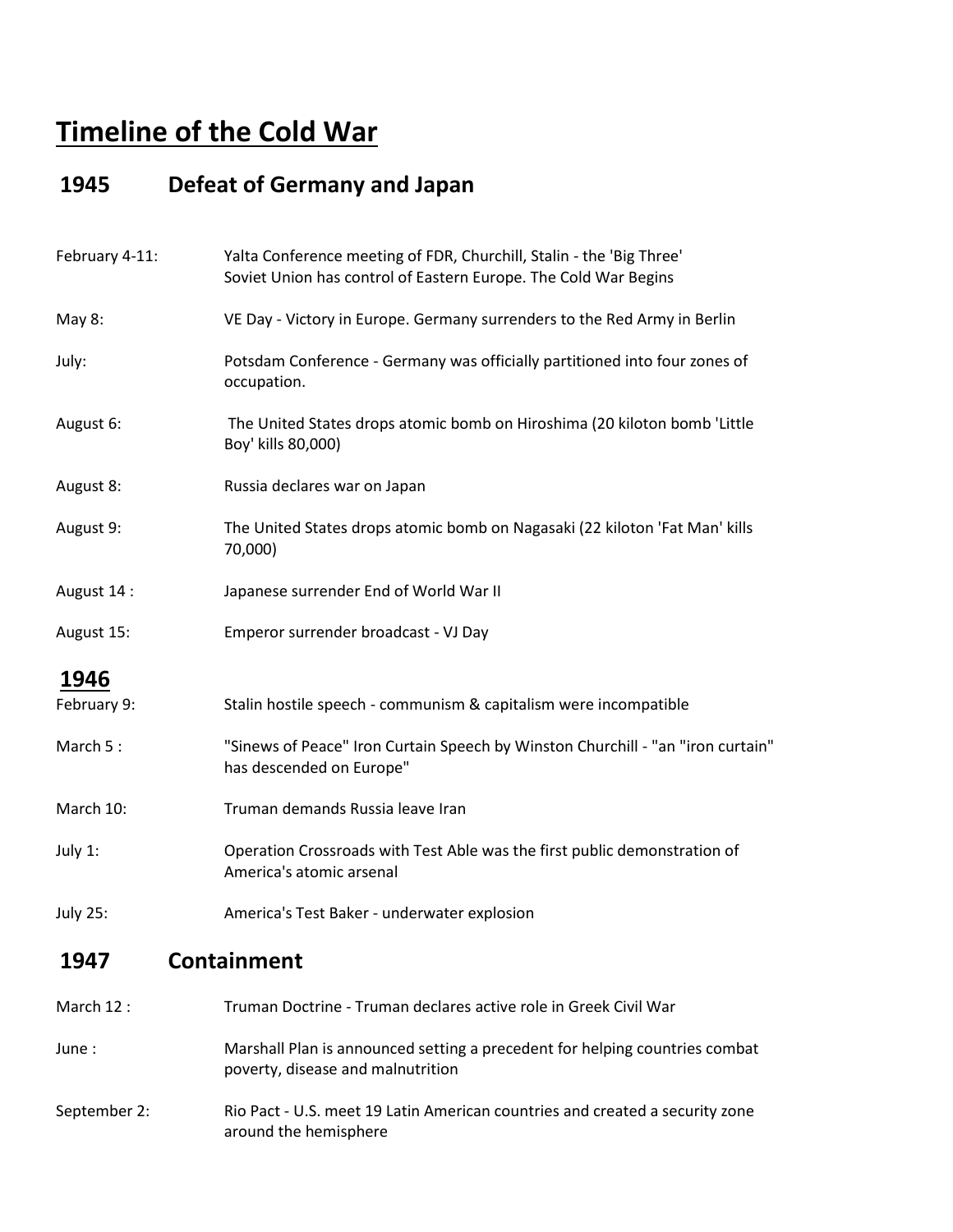## **1948 Containment**

| February 25 :        | Communist takeover in Czechoslovakia                                                                  |
|----------------------|-------------------------------------------------------------------------------------------------------|
| March 2:             | Truman's Loyalty Program created to catch Cold War spies                                              |
| March 17:            | Brussels Pact organized to protect Europe from communism                                              |
| June 24 :            | Berlin Blockade begins lasting 11 months                                                              |
| 1949                 | <b>Containment</b>                                                                                    |
| April 4:             | NATO ratified                                                                                         |
| May 12:              | Berlin Blockade ends                                                                                  |
| 29 August:           | Russia tested its first atomic bomb                                                                   |
| October 1:           | Communist Mao Zedong takes control of China and establishes the People's<br>Republic of China         |
| December 1 -         | Chiang Kai-shek moved to Formosa and created Nationalist government                                   |
| 1950<br>January 30 - | Truman approved H-bomb development                                                                    |
| February:            | Joe McCarthy begins Communist witch hunt and loyalty tests                                            |
| <b>June 24:</b>      | Korean War begins. Stalin supports North Korea who invade South Korea<br>equipped with Soviet weapons |
| 1951<br>January 12:  | Federal Civil Defense Administration established                                                      |
| April 11:            | <b>Truman fires MacArthur</b>                                                                         |

#### **1952**

A-bombs developed by Britain

#### **1953**

| March 17-June 4 | Nuclear Arms Race atomic test series of 11 explosions at Nevada Test Site |
|-----------------|---------------------------------------------------------------------------|
| April 15:       | RAND report on the "Vulnerability of U.S. Strategic Air Power"            |
| July :          | Korean War ends                                                           |
| December 8:     | Ike's Atoms for Peace speech                                              |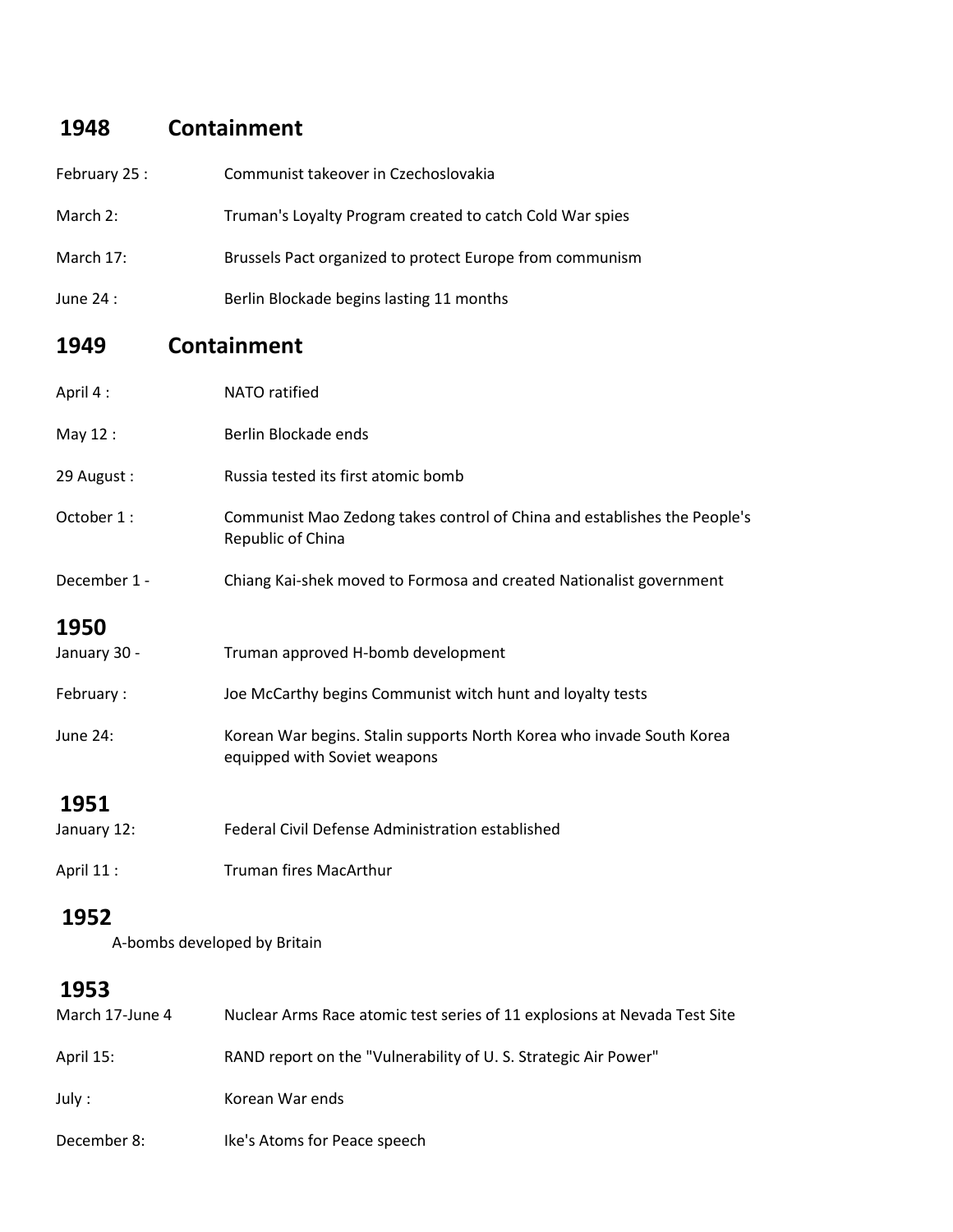### **1954**

| March 1:             | H-bomb Castle-Bravo test                                                                         |
|----------------------|--------------------------------------------------------------------------------------------------|
| March:               | <b>KGB</b> established<br>CIA helps overthrow unfriendly regimes in Iran and Guatemala           |
| July:                | Vietnam split at 17th parallel                                                                   |
| 1955                 |                                                                                                  |
| May:                 | <b>Warsaw Pact formed</b>                                                                        |
| 1956                 |                                                                                                  |
| June 29:             | USSR sent tanks into Poznan, Poland, to suppress demonstrations by workers                       |
| September 4:         | USSR sent military aid to Afghanistan                                                            |
| October - November : | Rebellion put down in Communist Hungary.                                                         |
| October 29:          | Suez Crisis began with Israeli attack led by Moshe Dayan against Egyptian forces<br>in the Sinai |
|                      | Egypt took control of Suez Canal                                                                 |
| 1957                 |                                                                                                  |
| August 26:           | Vostok rocket launched 1st ICBM                                                                  |
| October 4:           | Sputnik launched into orbit                                                                      |
| November 3:          | Sputnik II launched - Laika died in space                                                        |
| 1958                 |                                                                                                  |
| January 31:          | Explorer I launched                                                                              |
| July:                | NASA began Mercury project using Atlas rocket                                                    |
| November:            | Khrushchev demands withdrawal of troops from Berlin                                              |
| 1959                 |                                                                                                  |
| January:             | Cuba taken over by Fidel Castro                                                                  |
| September:           | Khrushchev visits United States; The Kitchen Debate                                              |
| 1960                 |                                                                                                  |
|                      | A-bombs developed by France                                                                      |
| May:                 | Soviet Union reveals that U.S. spy plane was shot down over Soviet territory                     |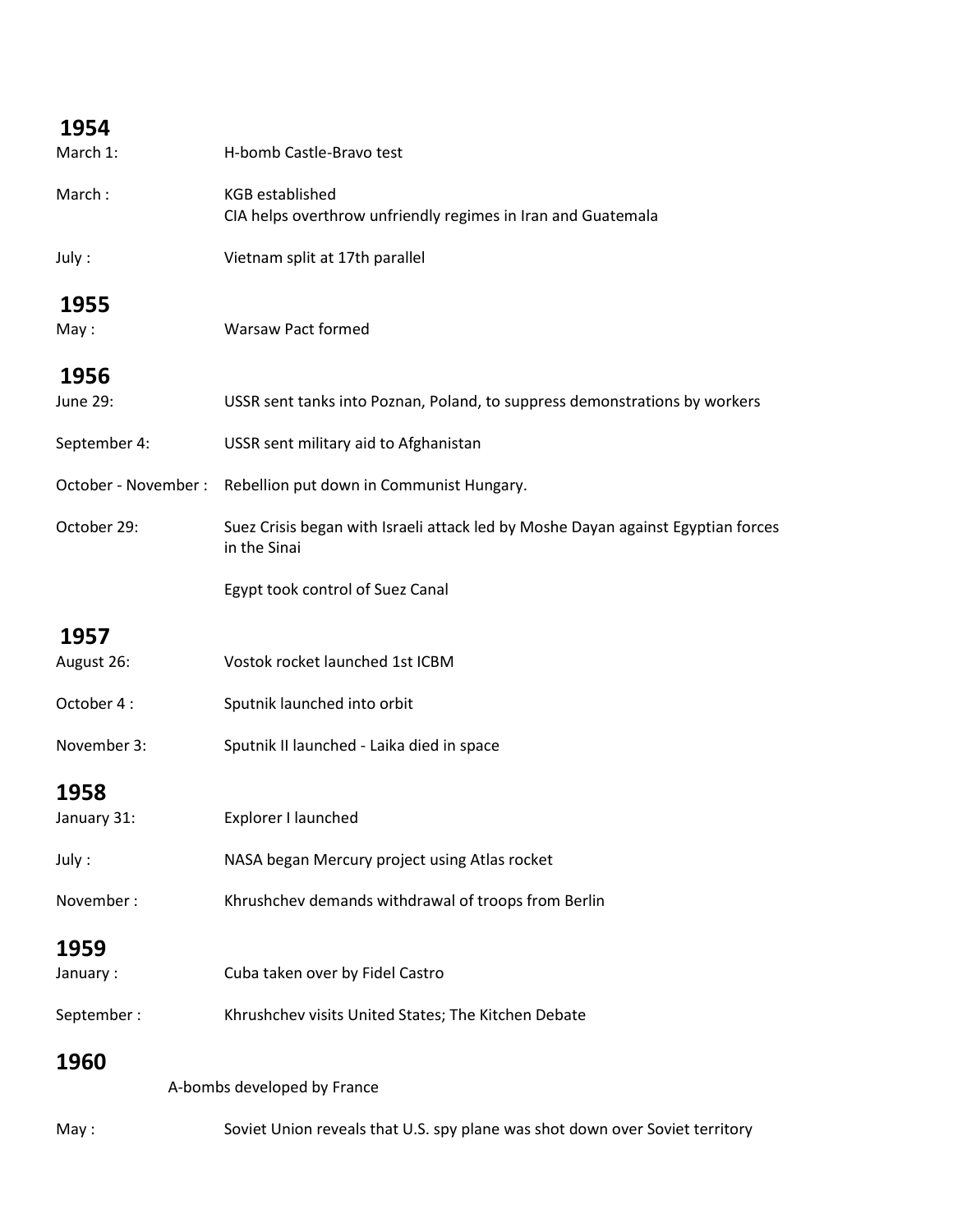| November:    | John F. Kennedy elected President of USA                                                                            |
|--------------|---------------------------------------------------------------------------------------------------------------------|
| December 19: | Cuba openly aligns itself with the Soviet Union and their policies.                                                 |
| 1961         |                                                                                                                     |
| April:       | Bay of Pigs invasion see Cuban Missile Crisis Timeline                                                              |
| August 13:   | Berlin border is closed                                                                                             |
| August 17:   | <b>Construction of Berlin Wall begins</b>                                                                           |
| 1962         |                                                                                                                     |
|              | U.S. involvement in Vietnam increases                                                                               |
| October:     | <b>Cuban Missile Crisis</b>                                                                                         |
| 1963         |                                                                                                                     |
| July:        | Nuclear Test Ban Treaty ratified                                                                                    |
| November 22: | President Kennedy assassinated in Dallas, Texas                                                                     |
| 1964         |                                                                                                                     |
| August:      | Gulf of Tonkin incident                                                                                             |
| October:     | A-bombs developed by China                                                                                          |
| 1965         |                                                                                                                     |
| April:       | U.S. Marines sent to Dominican Republic to fight Communism                                                          |
| July:        | Announcement of dispatching of 200,000 U.S. troops to Vietnam                                                       |
| 1966         |                                                                                                                     |
|              | B-52s Bomb North Vietnam                                                                                            |
| 1967         |                                                                                                                     |
|              | The US Secretary of Defence Robert McNamara admits that the US bombing raids had failed to meet<br>their objectives |
| 1968         |                                                                                                                     |
| January:     | North Korea captured U.S.S. Pueblo                                                                                  |
|              | President Johnson does not run for the presidency and Richard Nixon Elected President of the USA                    |
| August:      | Soviet Red Army crush Czechoslovakian revolt                                                                        |
| 1969         |                                                                                                                     |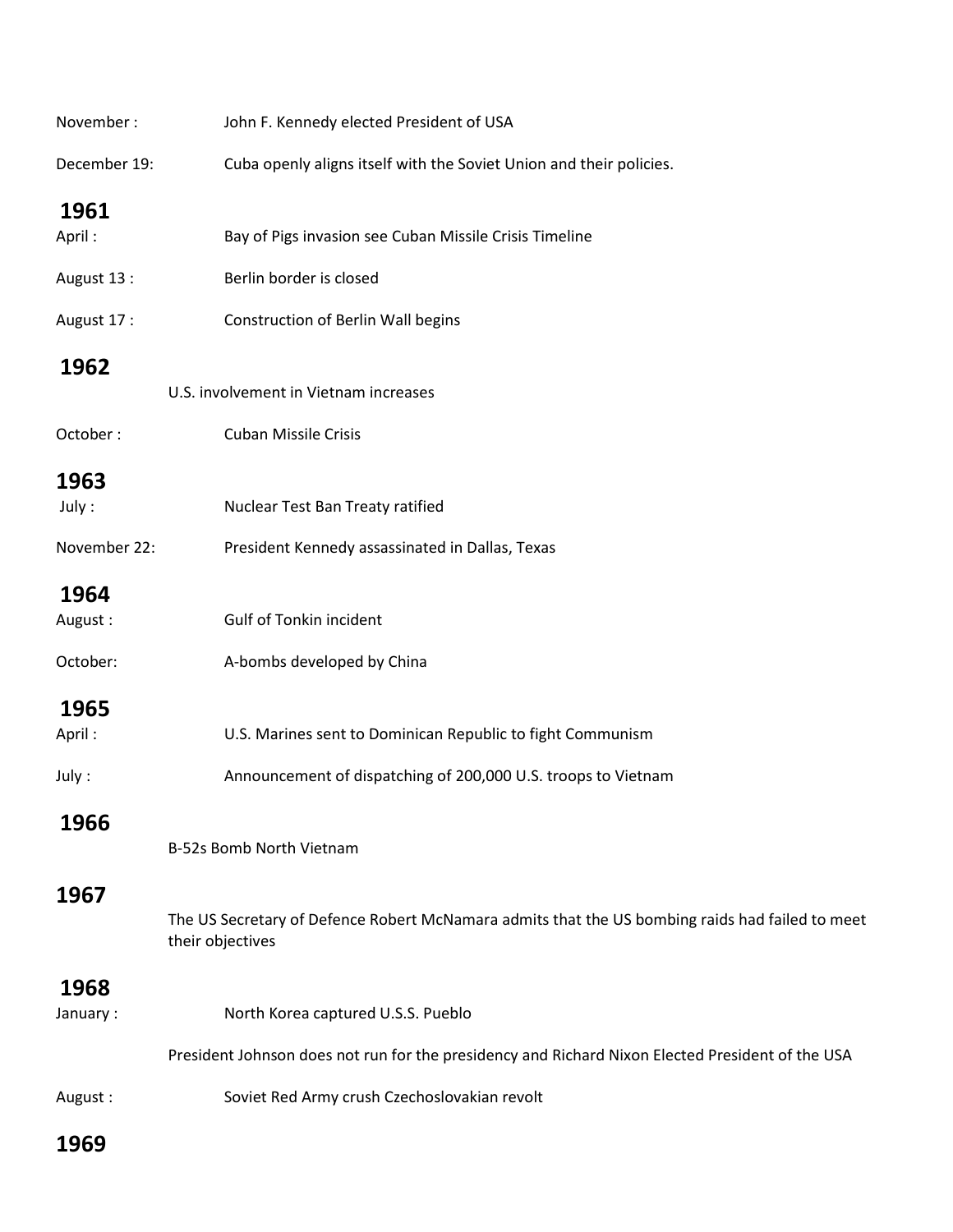| July 20:       | Apollo 11 lands on the moon                                                                                               |
|----------------|---------------------------------------------------------------------------------------------------------------------------|
| 1970<br>April: | President Nixon extends Vietnam War to Cambodia                                                                           |
| 1971           | Publication of the Pentagon Papers                                                                                        |
| 1972           |                                                                                                                           |
| February:      | President Richard Nixon visits China                                                                                      |
| July:          | SALT I signed                                                                                                             |
| 1973           |                                                                                                                           |
| January:       | Cease fire in Vietnam between North Vietnam and United States                                                             |
| September:     | U.S. supported coup overthrows Chilean government                                                                         |
| October:       | Egypt and Syria attack Israel; Egypt requests Soviet aid                                                                  |
| 1974           |                                                                                                                           |
| August:        | President Nixon resigns                                                                                                   |
| 1975           |                                                                                                                           |
| April 17:      | North Vietnam defeats South Vietnam which falls to Communist forces                                                       |
| 1976           |                                                                                                                           |
| February:      | Soviet and Cuban forces help to install Communist government in Angola.                                                   |
| 1979           |                                                                                                                           |
| January:       | U.S. and China establish diplomatic relations.                                                                            |
| July:          | SALT II signed                                                                                                            |
| November:      | Shah of Iran overthrown; Iranian Hostage Crisis                                                                           |
| December:      | Soviet forces invade Afghanistan                                                                                          |
| 1980           |                                                                                                                           |
| August:        | Polish shipyard workers strike Solidarity Union formed. Strike leader Lech<br>Walesa is elected as the head of Solidarity |
| 1983           |                                                                                                                           |
|                | President Reagan proposes Strategic Defense Initiative                                                                    |
| October:       | U.S. troops invades and overthrows regime in Grenada                                                                      |